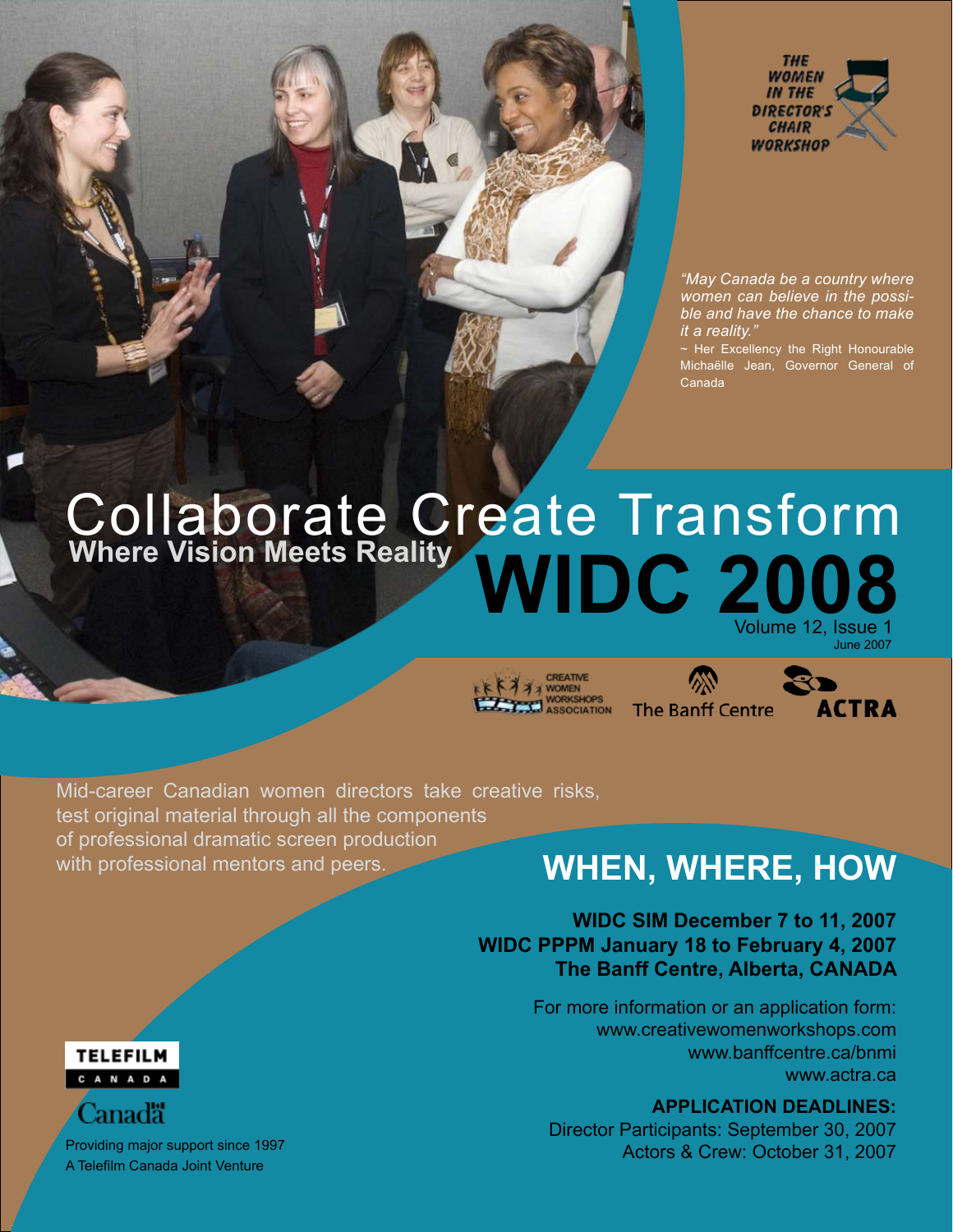### **THE MENTOR** DIRECTOR'S CHAIR

#### **Donna Dietch**

Donna segued from award-winning documentary filmmaker to her first feature *Desert Hearts*, the landmark hit of the 1986 Sundance, Telluride and Toronto International FIlm Festivals. Soon after she was tapped by Oprah Winfrey to direct the Emmy-nominated 4-hour mini-series *The Women of Brewster Place*, Donna was launched into a television directing career where four of five pilots she directed were picked up for series. She has directed numerous one-hour television dramas including episodes of *NYPD Blue, Law and Order: SVU, Heroes, Crossing Jordan,* and *Bones,* as well as films for HBO (*Prison Stories, Women on the Inside*) and Showtime including *Devil's Arithmetic* for which Donna won a Best Direction Emmy. She is currently writing a *Desert Hearts* sequel and developing *Blonde Ghost* her screenplay based on the most infamous 'catcher' in Berlin during WWII. Donna is also attached as Director to the extraordinary true crime memoir by Terri Jentz, *Strange Piece of Paradise.* Donna Deitch

*"We need to have a program like WIDC in Canada. It's a great opportunity for women directors to build career momentum and gain recognition for their talent."* - Lea Pool, 2007 Mentor Director

#### **Some past mentors and guests**

Broadcasters: Helen Asimakis (CBC), Janice Talbott (CHUM), Caterina De Nave (CanWest, TV3 NZ) Production Designers: John Blackie, Louise Middleton, Cathy Cowan, Terry Gunverdhal Acting Instructors: Christianne Hirt, Rosemary Dunsmore, Patti Allan, Brenda Bazinet Cinematographers: Roger Vernon, Peter Wunstorf, Greg Middleton, Dean Bennett Picture Editors: Susan Shipton, Lisa Binkley, Roger Mattiussi, Mary Ungerleider Producers: Peter Lohtka, Pat Ferns, Doug McLeod, Tom Cox Entertainment Lawyers: Sandra Richmond, Diana Cafazzo Sound Designers: Frank Laratta, James Fonnyadt Story Editors: Peg Campbell, Linda Coffey Composers: Mike Shields, Ben Wallbrook

> Each year a team of seasoned professional is invited to offer individual and group sessions on a variety of topics tailored to each participant's individual learning plan; collaborating, coaching, and offering constructive feedback.

Sponsored in part by:



STOHN HAY CAFAZZO DEMBROSKI RICHMOND LLP



# WIDC PERSONNEL\*

\*Personnel may be subject to change

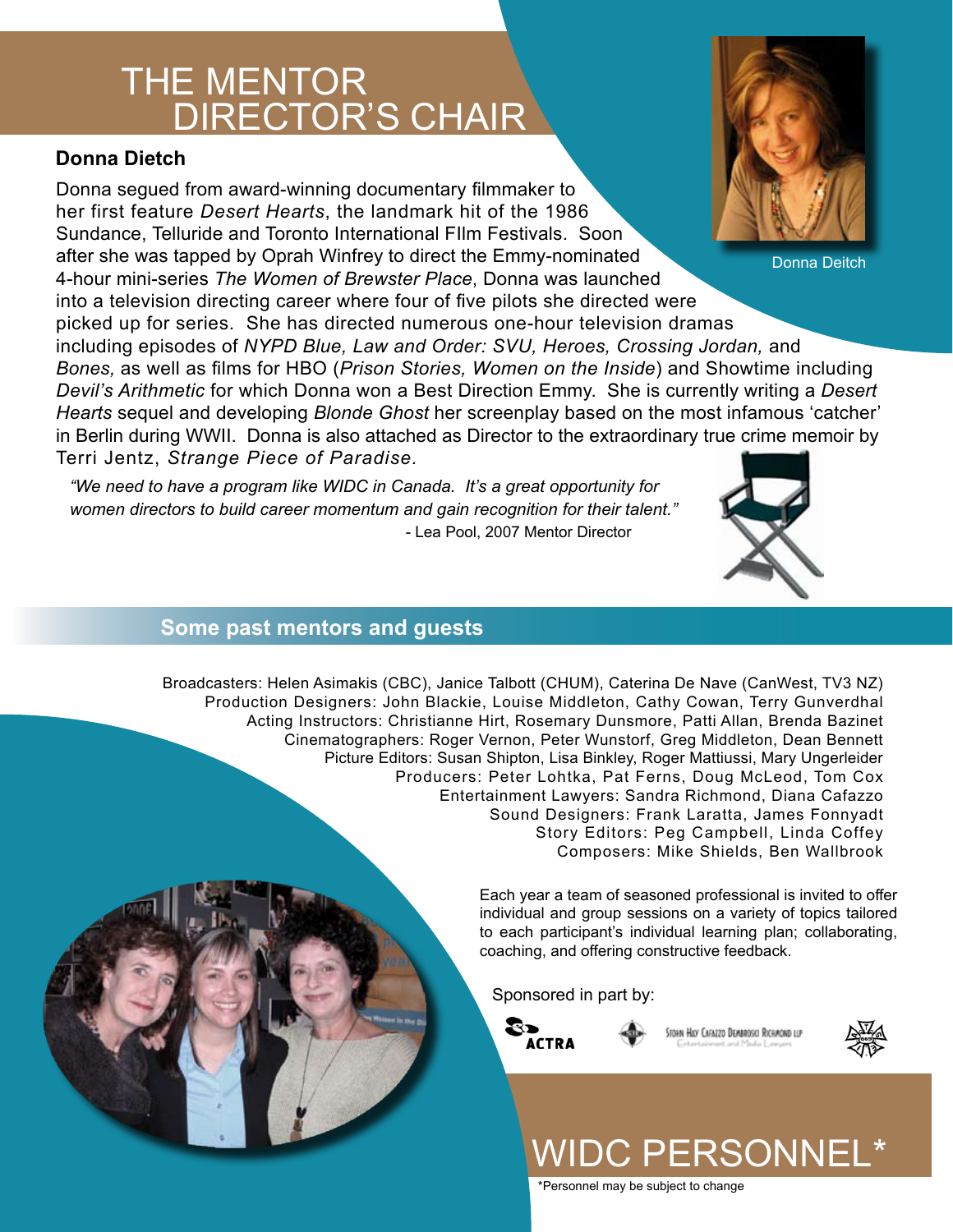

## ALUMNAE UPDATES

### **WIDC 1997**

 **Ines Buchli ~** with support from BC Film, Ines is developing a feature film *Skin to Skin* with Vancouver-based writer Marlene Rodgers.

**Annie Frazier Henry** ~ whose projects have served as springboards and inspiration for countless other productions, wrote, produced, and directed the 1st season of the breakout docu-drama series, Chiefs and Champions which recently wrapped its 2nd season for broadcast on APTN and other networks. Her current projects include; the feature film script, *Footprints in Blood*, inspired by true events; *The Roger Adolph Story*, a drama based on the life story of boxer Chief Roger Adolph; producing Shelley Niros' first feature film, *Kissed By Lightning* set for a spring 2008 shoot, and her interactive website messedup.ca is set for launch May 2007.

 **Megan Smith Harris ~** recently wrote and produced a one hour documentary on polygamy for the American Cable Channel WE (Women's Entertainment) which aired as the season premiere for the series, *Secret Lives of Women* in May 2007. Currently, Megan is writing a novel and developing future documentary projects.

**Katie Tallo ~** After 15 years of producing her own work, Katie launched into the freelance world of writing and directing corporate videos and television with great success in 2006-07. She is shooting her first episode of OLN's *Truth, Duty, Valour (Season III)* in mid-May, is in negotiations to direct a docu-drama series this fall and has logged more hours this year as a director than any of her previous years in the business.



#### **WIDC 1998**

**Pepita Ferrari ~** her one-hour performance piece Karen Young's *Canticum Canticorum* was broadcast on one of the last episodes of CBC's *Opening Night*. Shot on HDTV it received the Canadian Society of Cinematographer's 2006 Best Cinematography Award in the Performing Arts category and was nominated hors concours at the 2006 BWTVFl, as well as for Best Performing Arts at the 2006 FIPA and 2007 Golden Sheaf Awards. She is presently in development on a two-hour NFB production, *The Art of Documentary*.

**Stephanie Morgenstern ~** and her writing partner Mark Ellis just got a green light from CTV for the production of *Critical Incident*'s pilot episode. Produced by Anne Marie Latraverse (director TBA), *Critical Incident* tracks life behind the scenes on the Emergency Task Force (Toronto's SWAT team), and is slated to shoot early this summer.

#### **WIDC 1999**

**Gerry Rogers ~** her award-winning documentary, *Pleasant Street*, was broadcast in the Atlantic region on CBC Television.

**Veronica Tennant ~** has directed 8 productions since WIDC. She has been recognized by the Emmy's, Gemini's, Banff Rockie Awards, her film *Shadow Pleasures* setting the Yorkton Film Festival record in 2005 as the first ever production to garner 7 Golden Sheaf Awards, including Best of Festival and Best Direction! *The Cinnamon Peeler* from *Shadow Pleasures* which Veronica also choreographed, enjoyed a theatrical release across Canada in advance of Robert Altman's The Company. *Shadow Pleasures* also screened at the Dance on Camera Festival at Lincoln Center in New York, 2005. Her light-hearted *A Pair of RED shorts* - 2 Bravo!FACTs aired in 2006, and in 2006 she completed *Celia Franca: Tour de Force*, a one-hour portrait of the indomitable Founder of the National Ballet of Canada. In 2004, Veronica Tennant was awarded the prestigious Governor General's Performing Arts Award for Lifetime Achievement, and was the recipient of the Canada Council's Walter Carsen Prize for Excellence in the Performing Arts. As the first dancer to be appointed to the Order of Canada as Officer,1975 Veronica was promoted in 2004, for the breadth of her contribution to the arts in Canada, to the rank of Companion, which is the country's highest honour.

#### **WIDC 2000**

**Mieko Ouchi ~** completed her first dramatic MOW script *Saffron* as part of the NSI's Diverse TV program, and is looking forward to bringing her new short film *Assembly* to a festival near you in 2008. She will be attending the 2007 BWTVF with several projects in development.

### **WIDC 2001**

**Irene Angelico** ~ completed directing and writing the 3-part special, *Black Coffee*, which was nominated for a Gemini and a Gemaux for Best Documentary series; May 2007 she finished co-producing co-directing and co-writing (with Abbey Neidik) *Inside the Great Magazines*, another three-part special, and is currently producing a feature documentary, *Canadaville, Louisiana*.



**Carol Geddes ~** wrote and directed the Panacea Entertainment produced animated and live action youth series *Anash and the Legacy of Sunrock* for APTN.

**Marilyn Norry ~** with WIDC actor alumna Jenn Griffin, collaged together *My Mother's Stories*, a two-hour live performance feast that tells the trials, triumphs and the larger story of what it has meant to be a woman and mother in the 20th century.

**Allison Reid ~** her short film *Succubus* has currently screened at over 36 festivals world wide. She is currently shooting a feature length sequel to *Succubus* called *Making Babies.* (www.succubustheshortfilm.com)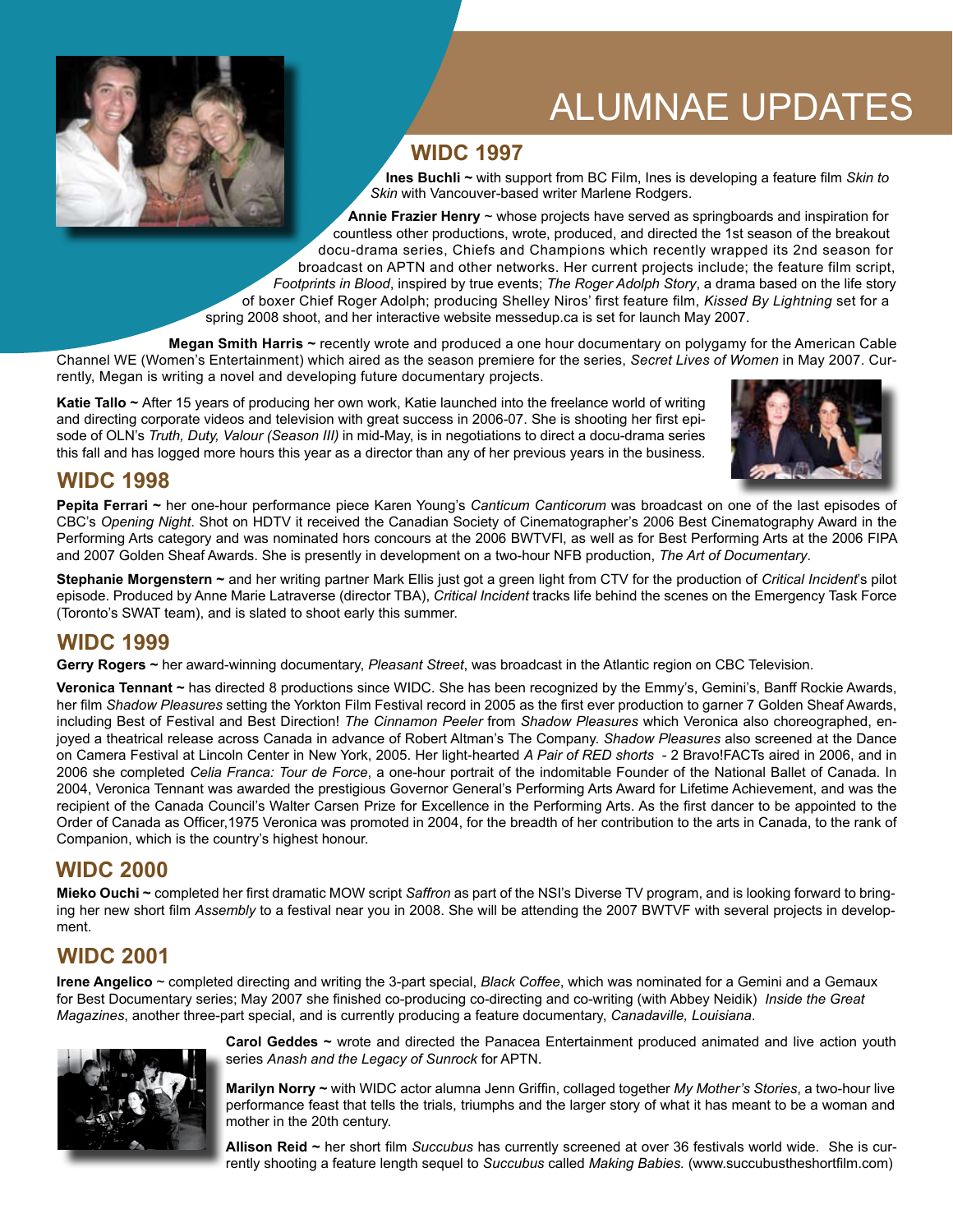

**WIDC 2002 Annie Bradley ~** recently selected for the 2007 Director's Lab at the Canadian Film Centre, her latest short film *The End of Never Mind* will debut on BRAVO!, 2007. She is currently directing 5 documentaries on Women Abuse and its Effects on Children funded by the Ontario Women's Directorate, and has shot over 15 commercials this year. Her feature film *Like a Hole in the Head* has found an home with an independent producer south of the border (Stacia Peters), and is officially in development. Currently Annie with her writing partner Thomas Care, is developing another feature film entitled *The Astronomy of Self*.

 **Shirley Cheechoo ~** whose film, *Bearwalker* (formerly *Backroads*) screened at Sundance in 2000 is currently in preproduction on a dramatic feature entitled *Superior*, written by Susan Westcott and Katrina Coombs. Principal photography expected to begin in northern Minnesota late August, 2007. Shirley was named Independent Filmmaker of the Year (2002) at the Arizona International Film Festival.

 **Jacqueline Samuda ~** her black comedy feature script *Bread* is set to be her feature directing début. *Bread* has benefited from two phases of development support from Telefilm Canada, Movie Central and BC Film, and is entering the packaging phase with distributor Christal and broadcaster Movie Central on-side. Jacqueline's short film *50 Questions* will soon be airing on Movieola.

#### **WIDC 2003**

**Mairzee Almas** ~ Directed an episode of the hit series *Smallville: Nemesis* which aired April 2007 on the CW network.

**Anita Doron** ~ is directing music videos for 235 Films and has just finished production on her second feature, *Late Fragment*, a Canadian Film Centre and National Film Board co-pro of an interactive drama.

**Patricia Harris Seeley** ~ has been the writer on one one-hour documentary and a director on several one-hour documentaries for Discovery Health and Life Network. She won the Best Director Award at the 2007 Alberta Television and Film Awards for the one-hour documentary, *Angela*, *The Battle of the Binge*, on the *X-Weighted* television series for Slice produced by Anaid Productions. She has just completed her fourth short film, *A Good Knight Story*, a medieval film created for BravoFACT!

**Desiree Lim** ~ Her one-hour drama, *Floored by Love* was released across North America on DVD, and was ranked No.2 on Wolfe Video's Top Ten Prebook List. To view the trailer go to www.wolfevideo.com.

**Zarqa Nawaz** ~ is the creator and a series writer on the new hit Comedy series, *Little Mosque on the Prairie* which airs on CBC Television. West Wind Productions garnered a BWTVF Rockie Award nomination for the pilot episode.

**Shelley Niro** ~ directed two short films, *Tree,* a 5 min. experimental, 2006 and *Suite: Indian*, a 57 min. experimental narrative. She was a 2006 Sparkplug Program participant and one of seven winners of the 2006 Acceleration Grant for Emerging Filmmakers competition sponsored by Women In Film (WIF) and the General Motors Corporation (GM) to support talented filmmakers from under-represented communities. She is currently working on a full-length dramatic film, *Kissed By Lightning*.



**Genevieve Poulette** ~ is currently in post-production having directed 12 half-hour episodes of a fiction TV show called *Trajectoires*, which will air next fall on TFO. Her latest short film, *Meet-market.ca* recently won the Gold Remi Award at the WorldFest, Houston.

### **WIDC 2004**

**Tammy Bentz** ~ just completed writing and directing the pilot episode, *Micki Maunsell*, for the documentary TV series Passion Hunter.

**Carole Ducharme** ~ her half-hour black comedy *Ben Voyons, Camille!* which she co-wrote and will direct, is one of two winners of the 2006/07 IPOLC competition to be produced for television with Telefilm Canada, Radio-Canada and the National Film Board of Canada. Carole directed this season of the docu-reality series *Making The Cut – Last Man Standing* (Global), and the series *X-Weighted* (Slice), is developing a one-hour documentary, and currently assembling production financing for her feature film *The Women of My Life*, which she will direct. The script, which she wrote, was a finalist at the 2006 Moondance International Screenplay Competition in Hollywood. www.witnessproductions.ca

**Christine Lippa** ~ her feature film *Saddle Bags* was selected for the 2007 NSI Features First program.

**Teresa Hannigan** ~ her short film, *Snapshots for Henry*, has screened at 15 festivals, nationally and internationally, won several awards including Best Short Drama at the Female Eye Film Festival in Toronto and was nominated for a 2007 Genie Award.

**Renae Morriseau** ~ is writing her dramatic script on aboriginal women in the fur-trade and her recently released CD *M'Girls', A Fusion of Two Worlds* is getting recognition for its traditional and contemporary musical flare in Canada in having won an Canadian Aboriginal Music Award in November 2006.

**Anne-Marie Ngo** ~ directed a music video, the staging of a musical, as well as 26 half-hour episodes of the television series *Tete Premiere*, produced by Pram Qc Inc. (Vrak.TV, 2006). She also wrote, produced and directed the short film *Cadavre Exuis (or Cupid's True Nature)* for which she received a Silver Remi Award at the WorldFest Houston Film Festival. Anne-Marie is currently in the process of production financing for her first feature film *Kid Cosmik*, previously developed with the support of Sodec, Telefilm Canada and the Harold Greenberg Fund, produced by Josée Roberge (Glacialis Productions) and distributed by Equinoxe Films.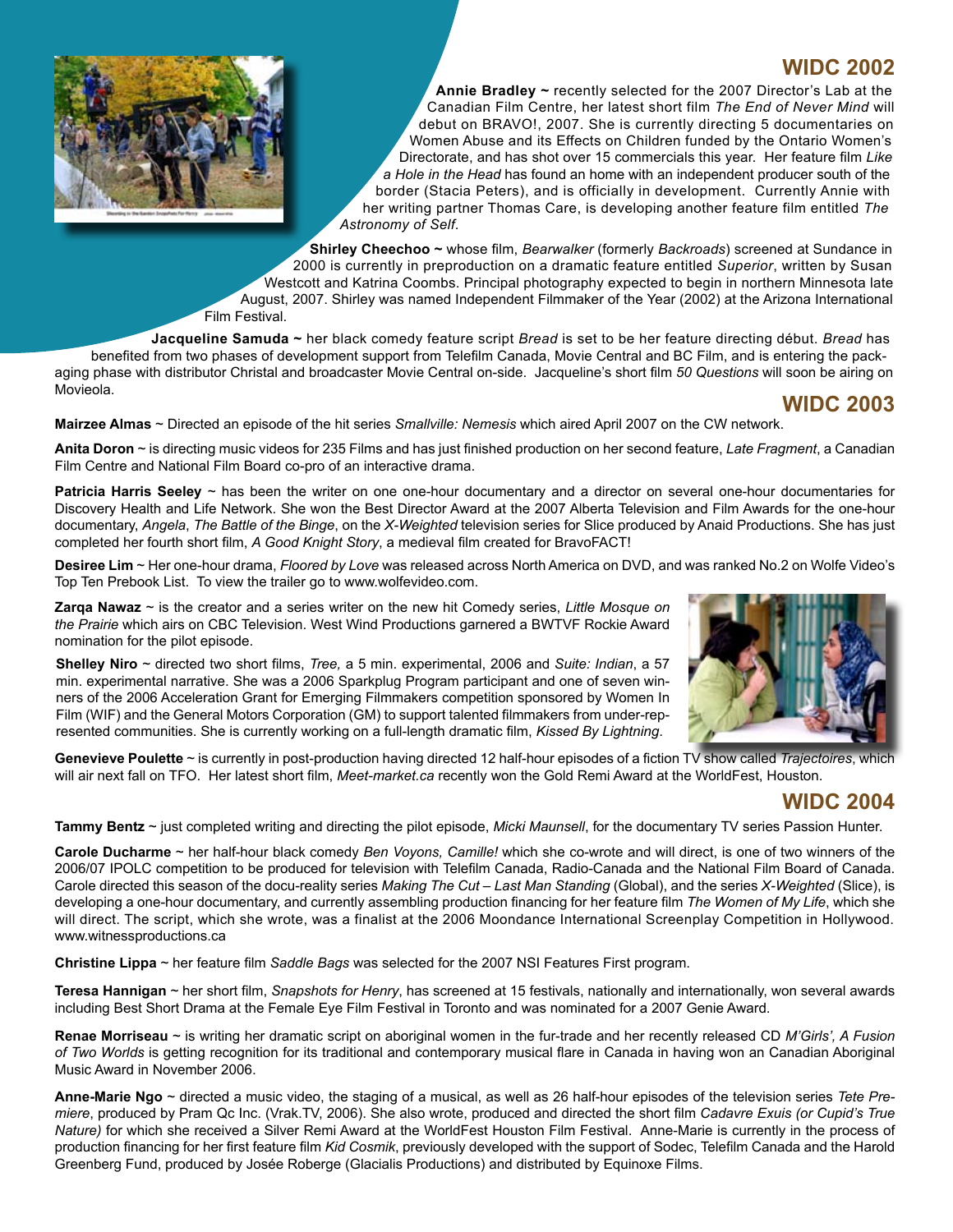#### **WIDC 2005**

**Sarah Michelle Brown** ~ after shadowing Oscar-winner Paul Haggis with funding from the CFTPA, is currently polishing her first full-length stage play *First Hand Woman*, aiming for production, late 2007. She recently shot a short film, *Ain't It Love?*, and is gearing up to shoot a pre-licensed short from CBC's Canadian Reflections, *Cupid Painted Blind* for which she will use her 2005 @Wallace Studios WIDC Alumnae Award.

**Leslie Ann Coles** ~ as the 2007 recipient of the WIDC BWTVF Fellowship she plans to pitch *Pirouettes In the Rain*, a different kind of TV experience for children; and *Shooting Stars*, a documentary program that features the photographers who captured and made the music scene of the 60's – 70's. She was awarded the 2006 @Wallace Studios WIDC Alumnae Award for her TV comedy series, *Variety Store*, recently optioned by Kaleidoscope Ent. Inc.. She was also one of five writer/actor/producer teams selected for the first Annual ACTRA Pitch the Networks (2006) for the series *Wicked People*.

**Meghna Haldar** ~ is currently in postproduction on her NFB super 16mm documentary feature, *Dirt,* about the meanings of dirt and disposability. She just wrapped filming in Vancouver after shooting in New York, Texas, New Mexico and India over the last year and a half. In addition, she wrote and directed two short vignettes on immigration for Knowledge Network to be broadcast, summer 2007.

**Arlene Hazzan Green** ~ was Series Director on the docu-soap *Big City Broker*, which premiered on HGTV, February 2007. She has also directed seven episodes of *Smart Woman Survival Guide*, a sitcom/lifestyle hybrid for W Network and has just written and directed *Family PI*, a pilot for CBC Television's Factual Entertainment division.

**Jinder Oujla-Chalmers** ~ along with the directing multiple episodes of lifestyle series *X-Weighted* (Slice), she was recently commissioned to direct and produce three one-hours for the Biography Channel and has just finished the polish on her *Elvis and Mrs. Singh* script. Jinder is also creating a one-hour drama series that she will pitching at the BWTVF.

**Sherry White** ~ recently wrote, produced and directed a twenty-minute short film *Diamonds in a Bucket*. She is currently writing for the CBC one hour drama series, *MVP* where she also plays a recurring character. She was a contributing writer and a series regular on Mary Walsh's *Hatching, Matching and Dispatching* and she was the co-writer/co-star/co-creator of the comedy pilot *Rabbittown*, which aired on CBC in 2006. She is also developing several other feature length screenplays, including *Down to the Dirt*, co-written with Justin Simms, which is going to camera in June 2007.

#### **WIDC 2006**

**Rita Shelton Deverell** ~ just completed the CanWest Global Fellowship 2006-07, Faculty of Information and Media Studies, U. of Western Ontario. Her episode of *Bonheoffer*, Solo Flight International, for OMNI was nominated in Arts & Entertainment category at 2007 Yorkton Film Festival. She received the Quebecor / Next! Media fellowship to attend Next! Media and the BWTVF and is the 2007 recipient of the @Wallace Studios WIDC Alumnae Award.

**Jennifer Kierans** ~ Her feature screenplays *Open Ticket* and *Star-Crossed* both won grants from the Quebec government, while her most recent screenplay, *Into the Sun* was funded by the Telefilm Screenwriter's Assistance Program and developed through the NSI's Features First Program. Into the Sun is scheduled for production in 2007 and will mark Jennifer's debut as a feature film director.

**Michaelin McDermott** ~ is in pre-production on *Joy Ride* – a short that she's written and will direct in July 2007, starring WIDC acting alum Victoria Nestorowicz . Other directing projects include a music video, fall 2007 and *Art Force* -- a documentary set in Rwanda, about the healing power of music.



**Claudia Medina** ~ her short film *Finding Llorona* screened at the Calgary International Film Festival as well as the Pacific Cinemateque in Vancouver.

**Kalli Paakspuu** ~ continues to develop for screen the complex tale of *Les Mers Rouges* and is participating in the Canadian Film Centre's 2007 Media Lab.

**Nadine Valcin** ~ her latest documentary short *Still Waiting for Justice* about an aboriginal corrections officer who was a victim of racism in the workplace, is now available for viewing on the National Film Board's web sites in English: http://citizen.nfb.ca/onf/info?aid=6161&atid=21 and En français: http://citoyen.onf.ca/onf/info?aid=5861&atid=1

**Daun Windover** ~ will be directing a 22 minute drama she wrote, called *Dirty Laundry* to be broadcast on the regional CBC Television. *Dirty Laundry* and its team of emerging producers, Debra Taylor and Robert Hagen won the 2007 Bridge Award sponsored by the Nova Scotia Film Development Corporation and the regional CBC.



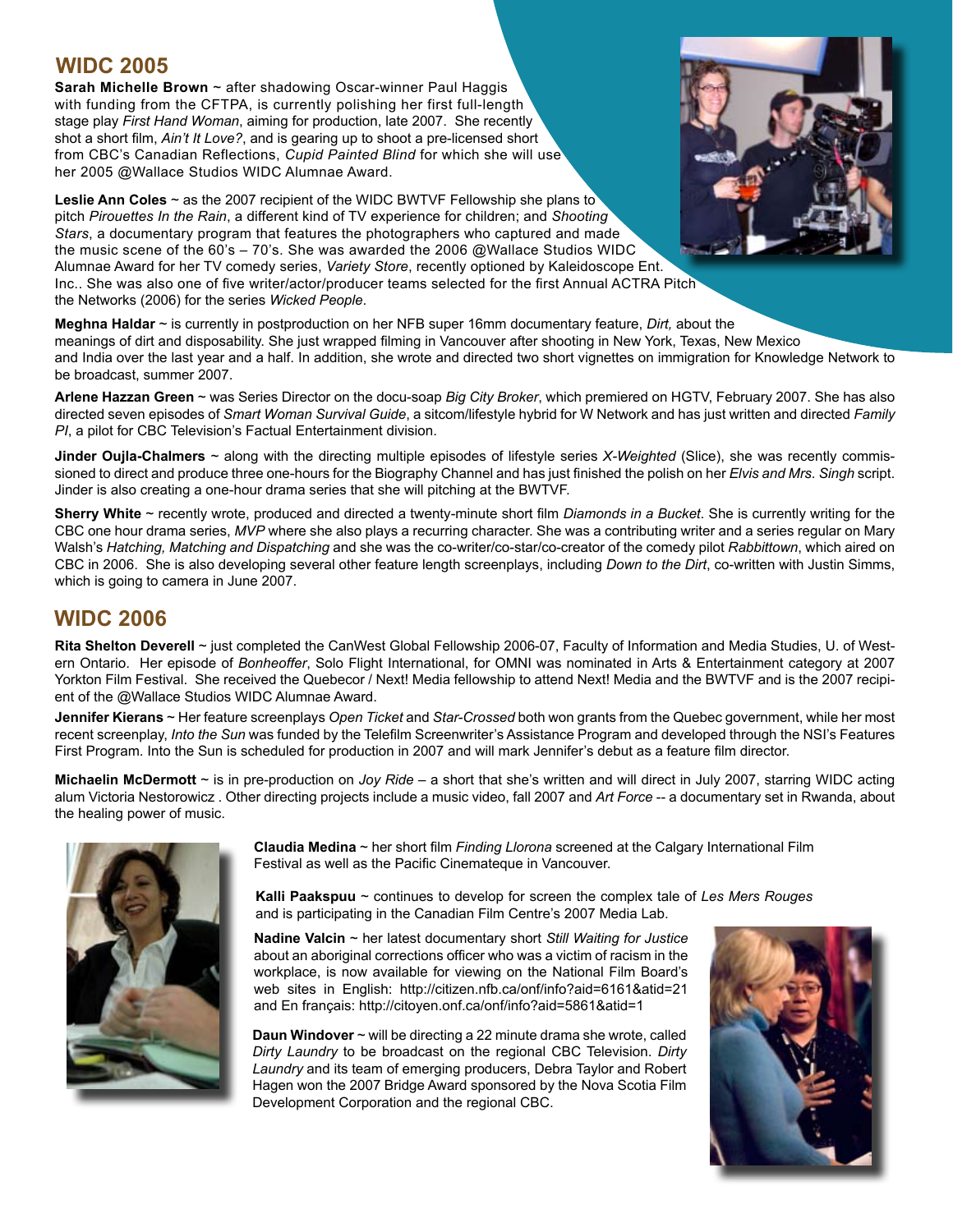#### **WIDC 2007**

**Smita Acharyya** ~ received a CTV Western Fellowship for the Banff World Television Festival where she plans to pitch the comedy series *Lighten Up!* Smita is currently developing the short film *Sorry Girl* and writing the feature film *Kismet*.

**Katrin Bowen** ~ finished directing the short film *Edna Brown*. Her feature film *Off Course*, set in Italy has been optioned by Keately Entertainment and received development funding from Telefilm Canada.

**Alana Cymerman** ~ her short *When Erma Made Herman* won Best Short Film at the Canadian Filmmakers' Festival. She is currently developing the feature film, *Erma Invents the Love Machine*. A WIDC 2007 Quebecor Fund scholarship recipient.

**Sibel Guvenc** ~ her short film *Hungarian Salami* was nominated for a 2007 Golden Sheaf Award. Sibel is currently developing her features Broken Eggs, a sci-fi/drama, *Eyes of Dreams*, a psychological thriller, *God Nabu*, a comedy and *Lucid Dreams*, a TV series, and is being mentored as a producer by Sandra Cunningham. A WIDC 2007 Quebecor Fund scholarship recipient. www.kybelefilms.com

**Tara Hungerford** ~ is currently in pre-production for a CBC/Paperny Films television series *The Week The Women Went*. Her recent television episodic credits include *Making It Big Season 2* (Slice), *The Shopping Bags Season 6* (The W Network) and *Robson Arms Season 2* (second unit director; Citytv). Tara's directing credits include music videos, commercials and short films. www.tarahungerford.com

**Kelly-Ruth Mercier** ~ has joined the team producing *Love Money,* a first feature by writer / director Matthew Bennett (*Battlestar Gallactica*), starring David Richmond-Peck (*Married Life*), and WIDC alumna Patti Allan (*Dead Like Me*), She is writing MOW's for a Vancouver production company, and continues with the development of the feature films *The Bigger Risk*, *Change of Occupation* and *Taken*.



**Laurence Veron** ~ has been invited to the Rendez-vous du cinéma québécois festival in Montreal to present her short-film, *Un Bon Gars*. She was also among the five writers to be selected into a new Telefilm program for script-development for Francophones outside of Quebec through which she is developing a romantic comedy entitled *CAP ROUGE*. She is also writing a psychological drama in English entitled *Face to Face*, to be submitted to the NSI Features-First program 2008.





#### **DIRECTOR'S CHAIR SCHOLARSHIPS**

Sponsored in part by:  $\begin{array}{c}\nB \ R \ L \ C \ D \ L\n\end{array}$ QUEBECOR Fund Actra Fraternal Foundation **Benefit Society Canada Council Conseil des Arts BRITISH COLUMBIA** UBCP **ARTS COUNCIL** for the Arts du Canada Winnipeg Arts Council

Film Training Manitoba Manitoba Motion Picture Industry Association WIFT-A / Panacea Entertainment

#### **ACTOR SCHOLARSHIPS**

Sponsored by:



*"We have world class talent and we need to believe in ourselves!"* ~Lorne Cardinal, Actor

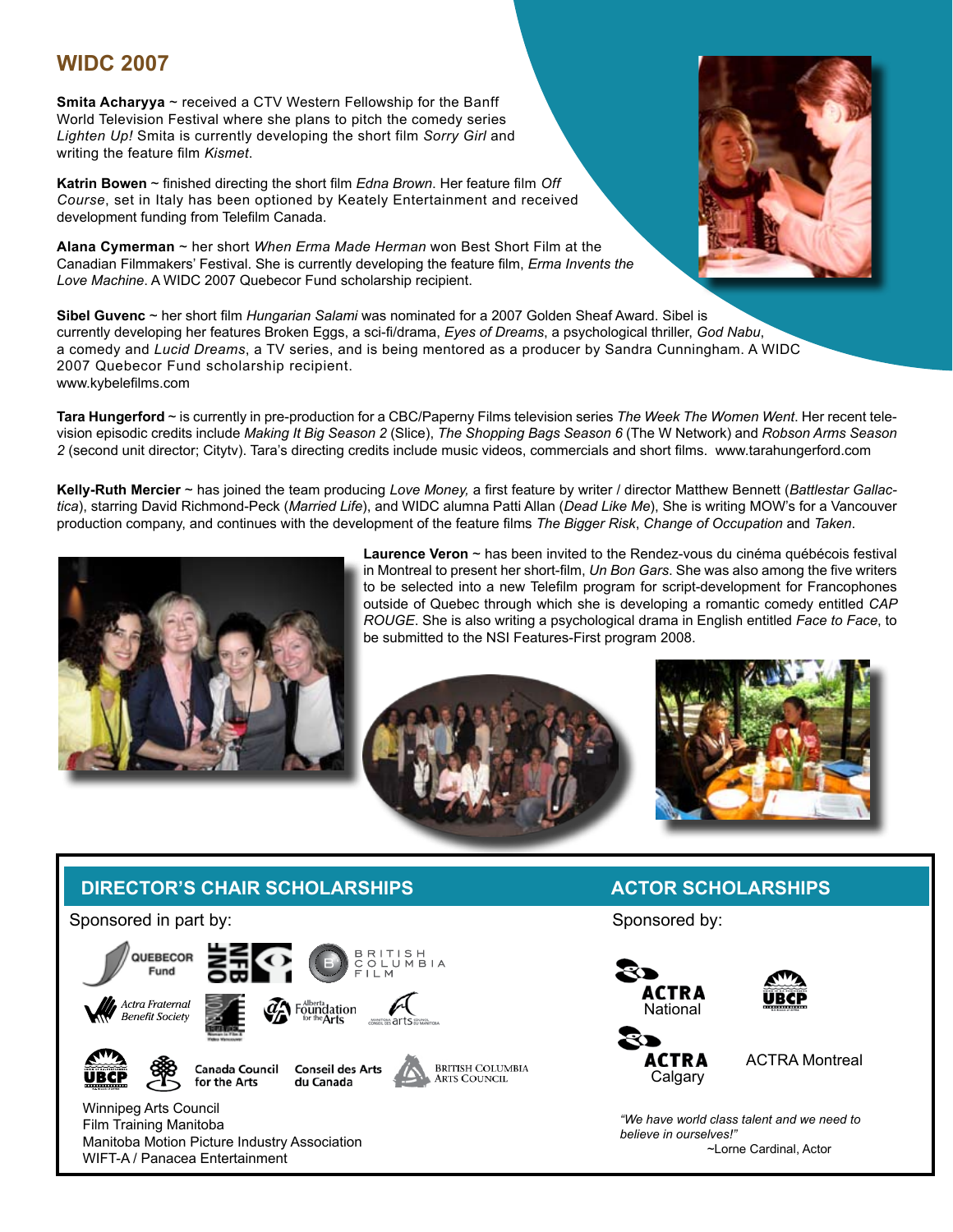

# THE WIDC PROGRAM

 **PHASE ONE:** Story Incubation Module (SIM), explore a psycho logical approach to character development followed by five weeks story-editing in preparation for Phase 2. Led by award-winning author and Jungian expert, Dr. Carolyn Mamchur.

"*...invaluable in helping me develop characters and character arcs in my writing."* ~ Jessica Bradford, Director



We gratefully acknowledge

CBC Television major sponsor CBCTelevision of the WIDC 2007 SIM

 **PHASE TWO:** Prep, Production and Post Production Module (PPPM), working with professional actors, cinematographers, designers and crews, practice casting, rehearsing, leading and communicating through mentored hands-on directing experiences. Emerge with a DVD\* of the works-in-progress for personal promotion and analysis and a new network of professional associates.

\*not for broadcast or festival screening

*"One of the most worthwhile programs in the country."*  ~ Dean Bennett, Mentor Director of Photography, IATSE 669 and DGC, AB

**PHASE THREE:** Ongoing support for short and long-term career plans, Alumnae Workshops and ongoing WIDC Alumnae networking opportunities.







Canada Council for the Arts

du Canada

Conseil des Arts We gratefully acknowledge the support of the Canada Council for the Arts for the 10th Anniversary Sound Mentor Project.

#### **PRODUCTION AND PARTICIPATING SPONSORS**

Facilities and equipment contributed in kind by: With the participation of:

全 The Banff Centre





and the IATSE members that donate the use of their own equipment.





British Columbia Institute of Technology The M. Cutler Family

#### **CREW SCHOLARSHIPS**

Professional Crew Sponsored in part by:





*"A world-class training program...."* ~ Tanya Tagmann, Assistant Director, DGC, BC

Work-study / Volunteer Crew Sponsored in part by:







Emily Carr Institute S.A.I.T.

University of Regina The Regina Film and Video Association (SMPIA) Student Society

Saskatchewan Community Network SASKFilm

Saskatchewan Motion Picture Industry

*"I'd come back in a heart beat!!"* ~ Michelle Sykes, Work Study Boom Operator, Emily Carr Institute